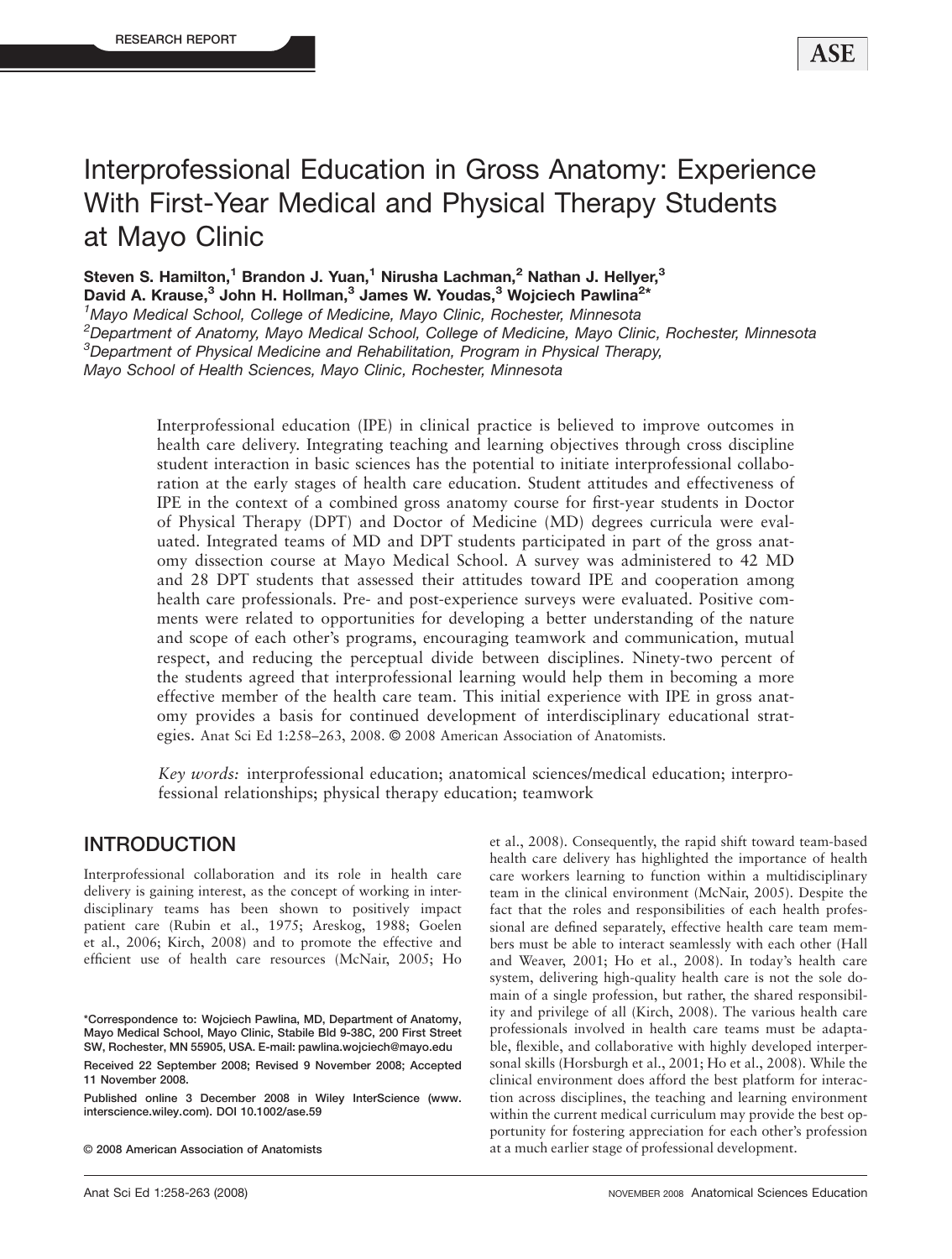In the first published manual for interprofessional health team development, Rubin et al. (1975), recognized that even with implementing educational programs, the full team development takes a considerable amount of time (6 months to 1 year). More than a decade ago, Harden pointed out that in medical school curricula "the multiprofessional healthcare team and multiprofessional education are very much on today's agenda" (Harden, 1998). It has been suggested that early exposure to and continuation of interdisciplinary interaction is a strong adjunct to later involvement with clinical teams (Gilbert, 2005; Barr, 2007). Integrating teaching and learning objectives through cross discipline student interaction in basic sciences has the potential to initiate interprofessional collaboration at early stages of health care education.

Interprofessional education (IPE) is defined as providing an opportunity for "two or more professions to learn with, from and about each other in order to improve collaboration and the quality of care'' (Freeth et al., 2005). Rubin and Beckhard (1972) identified four key elements of interprofessional team learning. Listed in a hierarchy of importance for team effectives, they are as follows: (1) goals, (2) roles, (3) procedures, and (4) interpersonal issues (GRPI). These elements have been studied in detail, and their impact on team dynamics is well established (Rubin and Beckhard, 1972; Plovnick et al., 1978). Members of the interdisciplinary team are able to learn skills to become proficient in utilizing GRPI elements necessary for the team's development and interprofessional learning process (Rubin et al., 1975). If applied effectively, IPE can serve as an important tool in achieving the objectives that engage students in teamwork, interdisciplinary interaction, reflection, and professionalism within the medical curriculum. IPE training should also provide students with understanding of values provided by other health care professional team members in obtaining optimal patient and health outcomes as well as in improving the quality of life in communities (Horsburgh et al., 2001; Barr, 2007).

Previously, allied health care professional students at the College of Medicine, Mayo Clinic, rarely interacted with one another in an educational setting. Thus, we aimed to provide an IPE opportunity to first-year physical therapy and medical students by combining a portion of their respective anatomy laboratory and lecture sessions. In the past, these two courses were entirely separate without official interaction between the students or professors of either course, despite the fact that they run concurrently in the anatomy department. The medical course is an intense, 6-week-long (120 didactic hours) course in gross anatomy and anatomical radiology integrated into the Human Structure block. Daily briefing sessions and laboratory dissections focused on relevant, clinical aspects of anatomy are held for 4 hours each morning for the duration of the course. The course utilizes technological advancements such as full body CT scans of each cadaver and interactive assessment of retention using an audience response system (ARS). The 42 students are divided into 11 dissection teams prior to the beginning of the course. The gross anatomy course in the Doctor of Physical Therapy (DPT) program is a more traditional, 4-month-long course, encompassing 135 didactic hours that include 45 hours of lectures and 90 hours of laboratory exercises, with a special focus on musculoskeletal anatomy and biomechanics. There are a total of seven dissection teams between the 28 DPT students.

The purpose of this study was to develop an interprofessional educational experience, utilizing a gross anatomy course for first-year medical and physical therapy students and to evaluate the effectiveness of and student attitudes toward IPE.

To effectively utilize this experience, faculty was committed to aligning the approach to IPE, adopted within anatomy curricula of both programs, with the learning context of gross anatomy dissection laboratory (Harden, 1998).

# MATERIALS AND METHODS

First-year students from the Mayo Medical School Class of 2011 ( $n = 42$ ) and the Mayo School of Health Sciences, Doctor of Physical Therapy Program Class of 2010 ( $n = 28$ ) participated in the gross anatomy courses in the Fall of 2007. Preceptors from both programs organized a two-day interdisciplinary education session to take place within the gross anatomy course during the Fall of 2007. Dissection teams were integrated to allow for the most equal distribution of students from both programs within each team. An informal social event where the new anatomy groups were announced was held over the lunch hour for both schools, to facilitate cross interaction between the students and faculty and to allow them to familiarize themselves with their future dissection teams.

The two educational sessions included didactic and cadaveric dissection for 4 hours each day. Preceptors from both schools collaborated to develop the didactic sessions and shared the responsibility for giving the lectures. The content for the first day focused on the thoracic wall, pleural cavity, and lungs, while the second day involved study of the middle mediastinum and heart. Every effort was made to highlight the important clinical aspects of these anatomical regions for students of both disciplines. Time was allotted at the end of each session for assessment of retention of important concepts, utilizing the ARS and multiple choice questions, focusing on the clinical aspects of the day's material.

#### Assessment

To assess the students' attitudes and thoughts regarding IPE, an 18-item questionnaire was compiled by both medical and physical therapy faculty based on the Readiness for Interprofessional Learning Scale (RIPLS) developed by Parsell and Bligh (1999) at the University of Liverpool, UK, to measure readiness for multiprofessional shared learning (Horsburgh et al., 2001; Curran et al., 2007). Questions were divided into five subscales based on the desired or intended positive outcomes of successful shared learning. A questionnaire was administered to the students of each program at the initial social event and after the final interdisciplinary laboratory session. Students were asked to indicate which program they were enrolled in (MD or DPT) and to rate their level of agreement, with each statement on a five-point Likert scale (Table 1). The second questionnaire also included four openended questions, asking students what they liked and did not like about the experience, suggestions for future improvement, and the three most positive aspects of interprofessional learning in their careers. Student responses to ARS questions were graded and analyzed within each program. Approval for this study was granted by the Mayo Foundation Institutional Review Board, protocol #07-008189.

#### Data Analysis

Five general subscales assessing different aspects of interprofessional teamwork and education were identified from the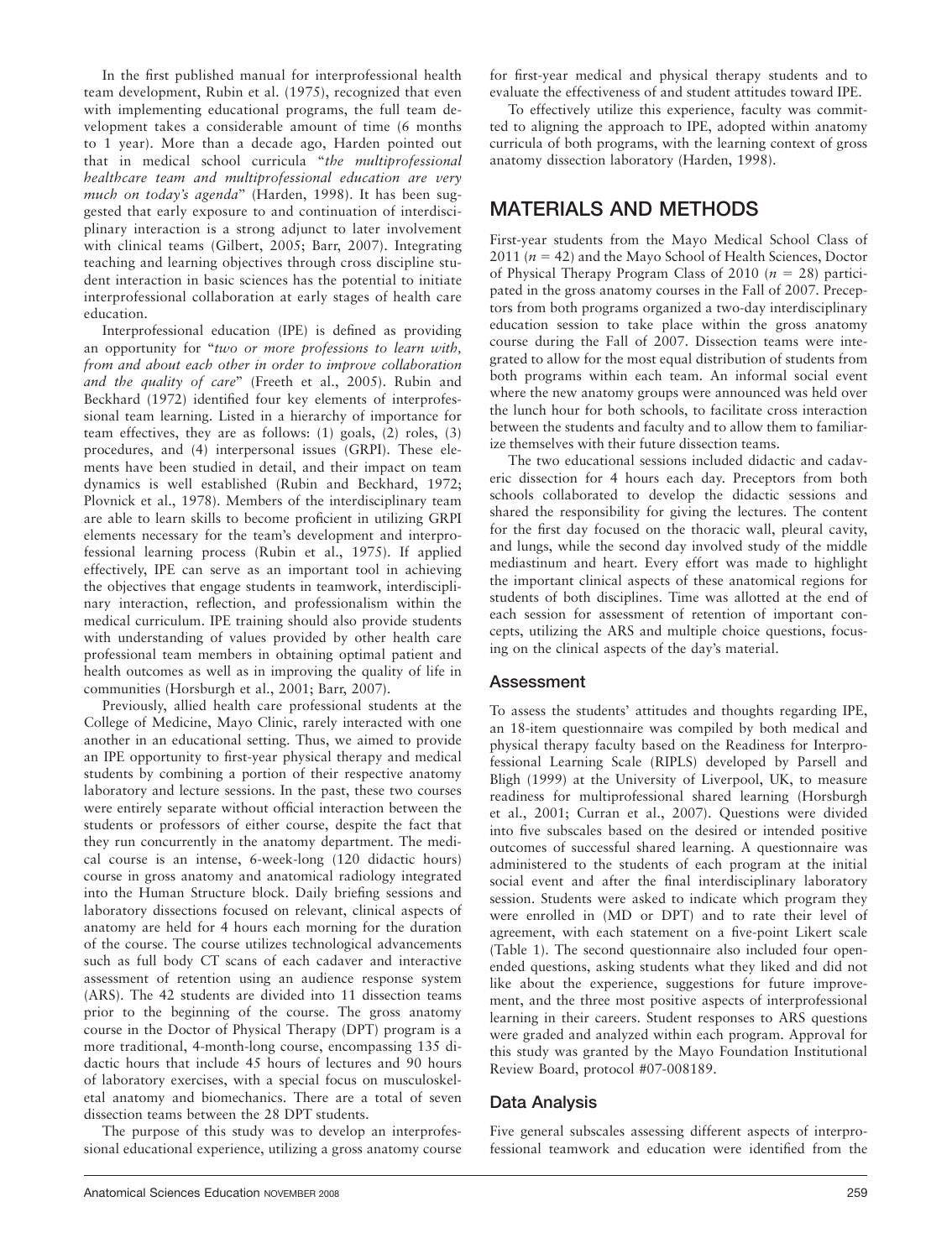# Table 1.

Questionnaire Administered Both Before and After the IPE Experience

| Interprofessional Teamwork and Education-Baseline Questionnaire                                                                 |              |                |   |                |   |  |  |  |
|---------------------------------------------------------------------------------------------------------------------------------|--------------|----------------|---|----------------|---|--|--|--|
| $\Box$ Medical Student<br>$\Box$ Physical Therapy Student                                                                       |              |                |   |                |   |  |  |  |
| $\overline{3}$<br>$\overline{2}$<br>$\overline{4}$<br>5<br><b>Strongly Disagree</b><br>$\mathbf{1}$<br><b>Strongly Agree</b>    |              |                |   |                |   |  |  |  |
| 1. Learning with other students will help me become a more effective member of a health care team                               | $\mathbf{1}$ | $\overline{2}$ | 3 | $\overline{4}$ | 5 |  |  |  |
| 2. Patients would ultimately benefit if health care students worked together to solve patient problems                          | $\mathbf{1}$ | $\overline{2}$ | 3 | $\overline{4}$ | 5 |  |  |  |
| 3. Shared learning with other health care students will increase my ability to understand clinical<br>problems                  | $\mathbf{1}$ | $\overline{2}$ | 3 | $\overline{4}$ | 5 |  |  |  |
| 4. Communication skills should be learned with other health care students                                                       | $\mathbf{1}$ | $\overline{2}$ | 3 | $\overline{4}$ | 5 |  |  |  |
| 5. Shared learning will help me to think positively about other professionals                                                   | $\mathbf{1}$ | $\overline{2}$ | 3 | $\overline{4}$ | 5 |  |  |  |
| 6. For small group learning to work, students need to trust and respect each other                                              | $\mathbf{1}$ | $\overline{2}$ | 3 | $\overline{4}$ | 5 |  |  |  |
| 7. Team-working skills are essential for all health care students to learn                                                      | $\mathbf{1}$ | $\overline{2}$ | 3 | $\overline{4}$ | 5 |  |  |  |
| 8. Shared learning will help me to understand my own limitations                                                                | $\mathbf{1}$ | $\overline{2}$ | 3 | $\overline{4}$ | 5 |  |  |  |
| 9. I do not want to waste my time learning with other health care students                                                      | $\mathbf{1}$ | 2              | 3 | $\overline{4}$ | 5 |  |  |  |
| 10. It is not necessary for health care students to learn together                                                              | $\mathbf{1}$ | $\overline{2}$ | 3 | $\overline{4}$ | 5 |  |  |  |
| 11. Clinical problem-solving skills can only be learned with students from my own program                                       | $\mathbf{1}$ | $\overline{2}$ | 3 | $\overline{4}$ | 5 |  |  |  |
| 12. Shared learning with other health care students will help me to communicate better with patients<br>and other professionals | $\mathbf{1}$ | $\overline{2}$ | 3 | $\overline{4}$ | 5 |  |  |  |
| 13. I would welcome the opportunity to work on small-group projects with other health care students                             | $\mathbf{1}$ | 2              | 3 | $\overline{4}$ | 5 |  |  |  |
| 14. Shared learning will help to clarify the nature of patient problems                                                         | $\mathbf{1}$ | 2              | 3 | $\overline{4}$ | 5 |  |  |  |
| 15. The function of physical therapists is mainly to provide support for doctors                                                | $\mathbf{1}$ | $\overline{2}$ | 3 | $\overline{4}$ | 5 |  |  |  |
| 16. Students in my professional group would benefit from working on small-group projects with other<br>health care students     | $\mathbf{1}$ | $\overline{2}$ | 3 | $\overline{4}$ | 5 |  |  |  |
| 17. Communication skills should be learned with integrated classes of health care students                                      | $\mathbf{1}$ | $\overline{2}$ | 3 | $\overline{4}$ | 5 |  |  |  |
| 18. Interprofessional learning will help students to understand their own professional limitations                              | $\mathbf{1}$ | $\overline{2}$ | 3 | $\overline{4}$ | 5 |  |  |  |

questionnaire. These included teamwork and collaboration (questions 1, 13, 14, 16, 17), cross-discipline learning (questions 9, 10, 11, 15), shared learning (questions 3, 5, 7), crossdiscipline respect and communication (questions 2, 4, 6), and professional limitations (questions 8, 18). To examine differences in attitudes toward IPE between the MD students and DPT students, and to examine differences in pre- and post-experience attitudes, we conducted a two-way multivariate analysis of variance (MANOVA) on each subscale of the questionnaire. When the MANOVA indicated a significant difference, either between groups or between the pre- and post-experience measures, a two-way analysis of variance (ANOVA) was conducted on each item within the subscale. An  $\alpha$  value of 0.05 was used for all statistical comparisons. Data were analyzed with the Statistical Package for the Social Sciences (SPSS), version 15.0 for Windows (SPSS, Inc., Chicago, IL).

# RESULTS

Thirty-five MD students and 28 DPT students completed the questionnaire prior to the interprofessional learning experience, and 40 MD students and 28 DPT students completed the questionnaire after the experience. Since more participants completed the post-experience questionnaire, we conducted the factor analysis based on post-experience responses. Student responses to each of these items are summarized in Table 2.

Two sets of subscale responses had statistically significant MANOVA results that indicated either differences in responses between MD and DPT students or differences before and after the interdisciplinary learning experience. Group differences were present in subscale 2, the cross-discipline learning component. Specifically, items 10 and 15 had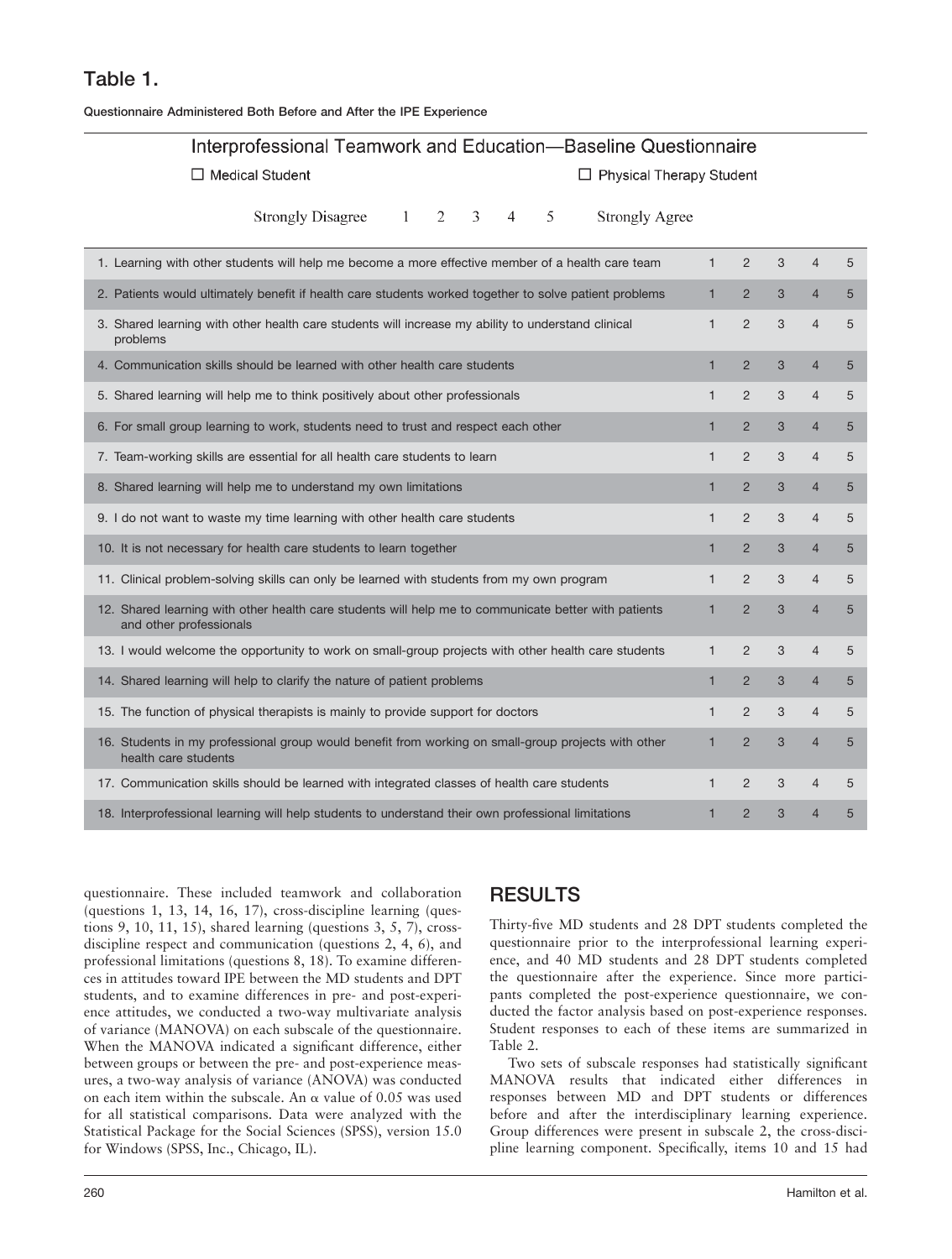# Table 2.

Mean Scored Responses and Standard Deviations from Pre- and Post-experience Questionnaires for MD and DPT Students

|                                                | Pre-experience     |                     | Post-experience    |                     |  |
|------------------------------------------------|--------------------|---------------------|--------------------|---------------------|--|
| <b>Subscale</b>                                | <b>MD</b> students | <b>DPT</b> students | <b>MD</b> students | <b>DPT</b> students |  |
| I. Teamwork and collaboration                  |                    |                     |                    |                     |  |
| Item 1                                         | $4.49 \pm 0.78$    | $4.61 \pm 0.57$     | $4.25 \pm 0.84$    | $4.32 \pm 0.77$     |  |
| Item 13                                        | $4.20 \pm 0.80$    | $4.35 \pm 0.63$     | $3.87 \pm 0.98$    | $3.96 \pm 1.00$     |  |
| Item 14                                        | $4.11 \pm 0.76$    | $4.27 \pm 0.60$     | $3.97 \pm 0.74$    | $4.18 \pm 0.67$     |  |
| Item 16                                        | $4.31 \pm 0.76$    | $4.31 \pm 0.62$     | $4.05 \pm 0.83$    | $4.14 \pm 0.97$     |  |
| Item 17                                        | $4.14 \pm 0.85$    | $4.31 \pm 0.62$     | $3.92 \pm 0.90$    | $3.96 \pm 1.00$     |  |
| II. Cross-discipline learning                  |                    |                     |                    |                     |  |
| Item <sub>9</sub>                              | $1.69 \pm 0.99$    | $1.38 \pm 0.50$     | $1.90 \pm 1.10$    | $1.79 \pm 1.03$     |  |
| Item $10^a$                                    | $1.71 \pm 0.79$    | $1.38 \pm 0.50$     | $2.00 \pm 1.12$    | $1.61 \pm 0.63$     |  |
| Item 11                                        | $1.86 \pm 1.14$    | $1.58 \pm 0.86$     | $1.82 \pm 1.21$    | $1.82 \pm 0.82$     |  |
| Item 15 <sup>b</sup>                           | $1.94 \pm 0.97$    | $1.42 \pm 0.58$     | $2.08 \pm 1.36$    | $1.43 \pm 0.63$     |  |
| III. Shared learning                           |                    |                     |                    |                     |  |
| Item 3 <sup>c,d</sup>                          | $4.26 \pm 0.82$    | $4.65 \pm 0.49$     | $3.95 \pm 1.00$    | $4.29 \pm 0.53$     |  |
| Item <sub>5</sub>                              | $4.29 \pm 0.83$    | $4.27 \pm 0.60$     | $4.21 \pm 0.86$    | $3.82 \pm 0.98$     |  |
| Item 7                                         | $4.54 \pm 0.78$    | $4.65 \pm 0.56$     | $4.54 \pm 0.68$    | $4.79 \pm 0.42$     |  |
| IV. Cross-discipline respect and communication |                    |                     |                    |                     |  |
| Item <sub>2</sub>                              | $4.63 \pm 0.60$    | $4.88 \pm 0.33$     | $4.56 \pm 0.60$    | $4.68 \pm 0.48$     |  |
| Item 4                                         | $4.29 \pm 0.99$    | $4.65 \pm 0.56$     | $4.31 \pm 0.80$    | $4.54 \pm 0.58$     |  |
| Item <sub>6</sub>                              | $4.54 \pm 0.66$    | $4.54 \pm 0.51$     | $4.51 \pm 0.60$    | $4.75 \pm 0.52$     |  |
| V. Professional limitations                    |                    |                     |                    |                     |  |
| Item 8                                         | $4.03 \pm 0.98$    | $4.00 \pm 0.69$     | $3.82 \pm 0.94$    | $4.14 \pm 0.71$     |  |
| Item 18                                        | $4.14 \pm 0.85$    | $3.96 \pm 0.96$     | $3.97 \pm 0.74$    | $4.00 \pm 0.77$     |  |

<sup>a</sup>The difference between MD and DPT students is significant  $(F_{1,127} = 5.397, P = 0.022)$ .<br><sup>b</sup>The difference between MD and DPT students is significant  $(F_{1,127} = 9.682, P = 0.002)$ .

<sup>b</sup>The difference between MD and DPT students is significant ( $F_{1,127} = 9.682$ ,  $P = 0.002$ ).

<sup>c</sup>The difference between MD and DPT students is significant ( $F_{1,129} = 7.375$ ,  $P = 0.008$ ).

<sup>d</sup>Across groups, the difference between pre- and post-experience scores is significant ( $F_{1,129} = 6.267$ ,  $P = 0.014$ ).

group-effect differences. The DPT students' mean score  $(1.52 \pm 0.57)$  was lower than the MD students' mean score  $(1.87 \pm 0.98)$  on item 10, the negatively phrased statement, ''It is not necessary for health care students to learn together''  $(F_{1,127} = 5.397, P = 0.022)$ . Additionally, the DPT students' mean score (1.46  $\pm$  0.63) was lower than the MD students' mean score (2.01  $\pm$  1.18) on item 15, the statement, "The function of physical therapists is mainly to provide support for doctors" ( $F_{1,127} = 9.682$ ,  $P = 0.002$ ). Subscale 3 (shared learning) also differed between the two groups as well as

with time. On further analysis of the effects, item 3 had both a group effect and a time effect. The DPT students' mean score (4.48  $\pm$  0.54) was greater than the MD students' mean score (4.10  $\pm$  0.91) on item 3, the statement, "shared learning with other health care students will increase my ability to understand clinical problems" ( $F_{1,129}$  = 7.375,  $P < 0.001$ ). Across groups, the mean score on this item decreased after the interprofessional learning experience (DPT student preand post-experience mean scores were  $4.68 \pm 0.48$  and  $4.29 \pm 0.53$ , respectively; MD student pre- and post-experience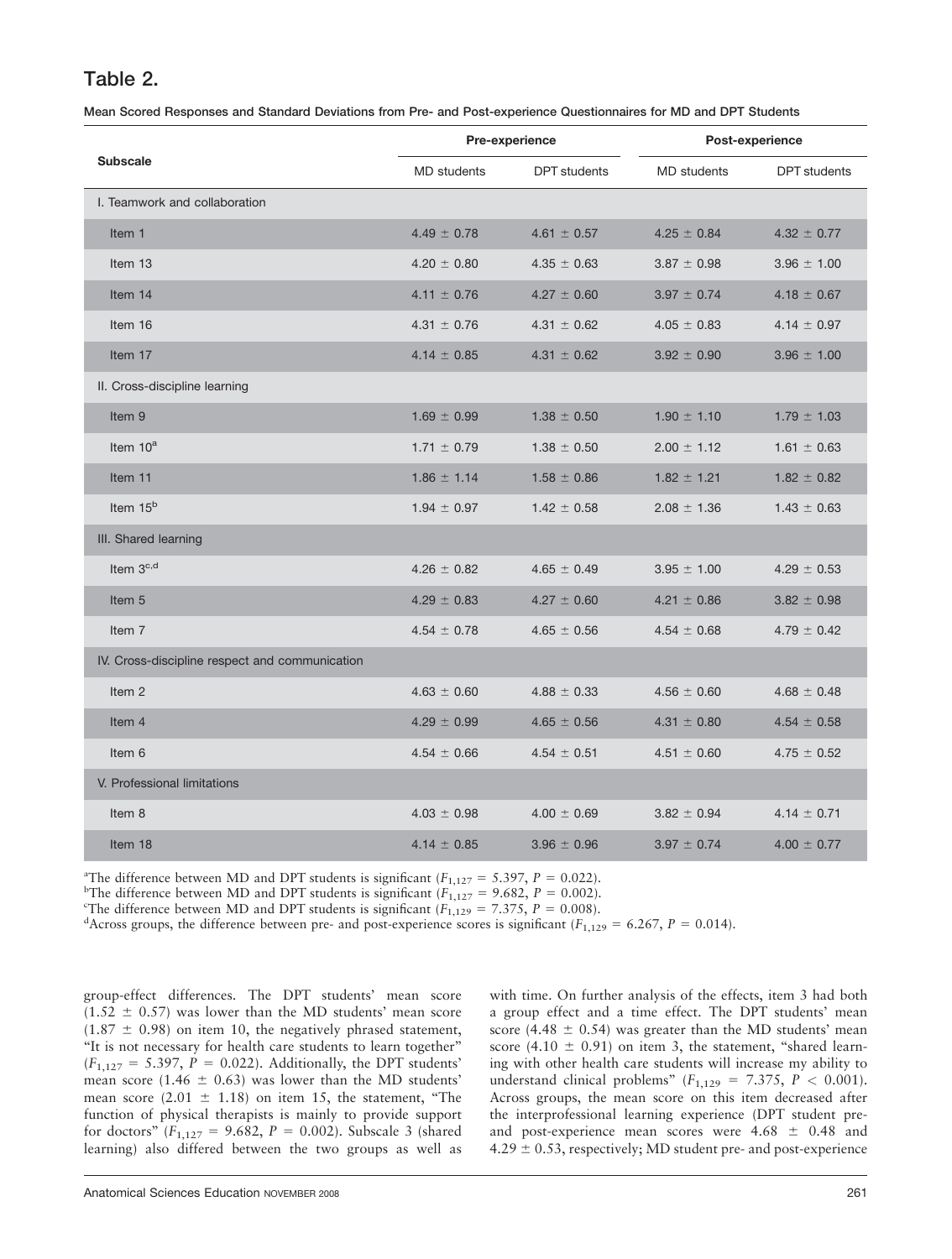mean scores were  $4.26 \pm 0.82$  and  $3.98 \pm 0.98$ , respectively) by a magnitude that was statistically significant  $(F_{1,129} =$ 6.267,  $P = 0.014$ .

### **DISCUSSION**

We sought to integrate medical and physical therapy students early in the first year of their training to emphasize the importance of working in interdisciplinary teams. Studies have shown that early exposure to IPE followed by regular reinforcement is the most effective method to implement these concepts into everyday practice (Anvaripour et al., 1991; Horak et al., 1998; Lumague et al., 2006; Barr, 2007).

Additionally, we believe that the interaction between these two groups to be especially important, as physical therapists and physicians often work together in the care of patients with musculoskeletal and neurologic ailments. Both groups of students must develop an intimate understanding of human anatomy and its role in the pathogenesis of disease.

Student responses to this interprofessional learning experience were generally positive. Ninety-two percent of all students agreed that interprofessional learning would help them interact with other professionals in the future. Responses to the majority of the questions in the survey did not change following this experience; there was significant change in one item related to shared learning. Similarly, responses between students from each program were comparable. The two items with significant differences between programs pertained to cross-discipline learning.

When asked what they liked best about this experience, many students responded that they enjoyed "a different perspective on the course material'' and the opportunity to develop a ''mutual understanding and teamwork'' with the other health care students. One MD student commented that the experience developed increased respect for the DPT students' training. In suggesting improvements for interdisciplinary education in the future, many students commented that the integration should be longer than two days.

Additionally, both MD and DPT students independently developed student-led interdisciplinary study sessions following this experience to prepare for upcoming examinations. DPT students, who had recently completed a dissection and an examination on upper extremity anatomy, volunteered to lead study sessions focusing on the musculoskeletal anatomy of the upper limb, whereas MD students offered input on cardiovascular and respiratory anatomy and its relevance to physiology. These optional sessions were well attended by both classes, displaying the positive results achieved by the two-day experience.

Interactions between both classes continued later in the year in preparation for the Convocation of Thanks, a formal ceremony celebrating life and the gift of anatomical donation. This event is organized by students from both programs and gave students the chance to thank the families of those individuals who were generous enough to donate their bodies as an anatomical gift to the Mayo Clinic Bequest Program for the purposes of medical science and education.

It must be recognized that there are many points during medical training at which interprofessional learning can take place. In this instance, the opportunity for cross-disciplinary interaction was identified in the basic sciences, as it offers a common discipline for all health care professionals by providing a unifying knowledge base with the potential for clinical application. In this way, students across disciplines are able to appreciate the sharing of common goals, while extending their understanding to discipline-specific applications and sharing this knowledge within a multidisciplinary team.

The implementation of IPE in the early years of the medical curriculum is a relatively new practice and, as such, will take time to become an established method of fostering collaboration between professions. In line with Gilbert's (2005) discussion regarding higher education structural barriers to the achievement of IPE, our early experience highlights three essential factors for a successful IPE:

- existence of a core faculty in both DPT and MD programs committed to engaging in interdisciplinary collaboration,
- space and time in the medical and physical therapy curriculum that allows students to participate,
- formal and informal student interaction between disciplines.

The model of team teaching plays an important role in IPE. In this study, we explored the delivery of key concepts by both DPT and MD faculty during a common session. Not only was it important for students to interact within small learning groups, but also for them to appreciate the complementary nature of team teaching. Another important factor in designing this session was the issue of coordinating topic and class schedules. Choosing the right time and right topic was essential, to the session being meaningful to both groups. Taking into consideration the importance of allowing for the establishment of professional identity (Gilbert, 2005), it may be beneficial to engage in an IPE activity toward the middle of a learning block. In this way, the students would have already formed mindsets about their roles in the future health care environment and be able to associate with each other through mutual respect and appreciation for their respective professions.

In addition, creating the time for students to interact in a social atmosphere allowed them the opportunity to learn about each other under more relaxed circumstances. In this way, they were able to develop a rapport that was reinforced in a more professional manner during the formal learning sessions.

Overall, this experience was deemed positive by both students and educators. Ideas for improving future attempts of IPE include adding additional days to the experience, initiating interprofessional experiences in not only the classroom, but also the clinic, and the incorporation of a group project during the experience. One future goal stemming from this experience is continued opportunities for the two groups of students to interact and work together during their later years of training.

### **CONCLUSIONS**

Our experience with the integration of a first-year gross anatomy course between physical therapy and medical students has been encouraging. Students from both programs recognized the importance of teamwork across disciplines by providing opportunities to learn from each other and to share responsibilities for patient care. The experience resulted in the students independently planning informal study sessions and other interdisciplinary interactions. The positive results of this pilot experience will be used to develop future interprofessional experiences between MD and DPT students.